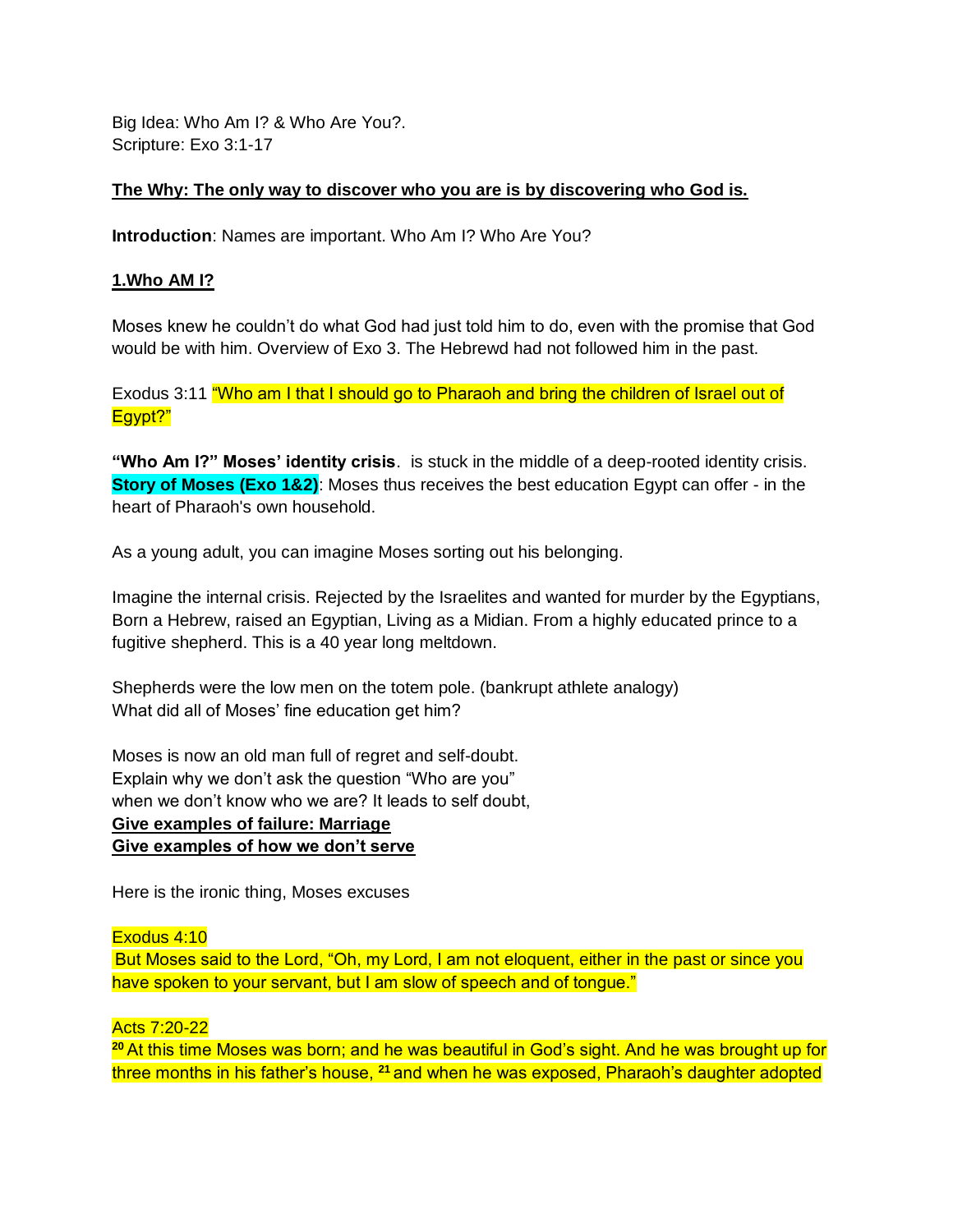him and brought him up as her own son. **<sup>22</sup>**And Moses was instructed in all the wisdom of the Egyptians, and he was mighty in his words and deeds.

It is amazing what God can do to with a nobody. He can do more with a nobody than with someone who thinks he's somebody.

"Moses spent 40 years thinking he was somebody and now 40 years learning he was a nobody." DL Moody

Culture on Identity & strugles: I have self doubt, I feel unloveable, I feel like it is garbage day and I'm the trash.

## **I can't discover who I am until I discover who God is**

## **2. Who Are You**

Exodus 3:13-15 Then Moses said to God, "If I come to the people of Israel and say to them, 'The God of your fathers has sent me to you,' and they ask me, 'What is his name?' what shall I say to them?" **<sup>14</sup>**God said to Moses, "I am who I am." And he said, "Say this to the people of Israel: 'I am has sent me to you.' "

Why asking the name identity not just an identifier.

God has been silent:

The faith of the Hebrews had to find their anchor in the historic encounters of the living God with dead saints.

Personal Name. Yahweh is the most popular name for God. It is used 6823 times in the Old Testament . His personal name is translated LORD in all caps. My name is John, not sir, God's personal name is Yahweh not LORD.

God waits until now, to Moses, for a specific purpose to communicate the meaning of his name. In Exodus 6:3 God specifically says that he did not reveal the meaning of his name to Abraham, Isaac, and Jacob. What in the world does Yahweh mean?

**"** God said to Moses, "I am who I am." in verse 14.

**I am. The Hebrew verb of being**. That is pronounced, **EH-YE**, in Hebrew the imperfect tense is I will be. I am or I will be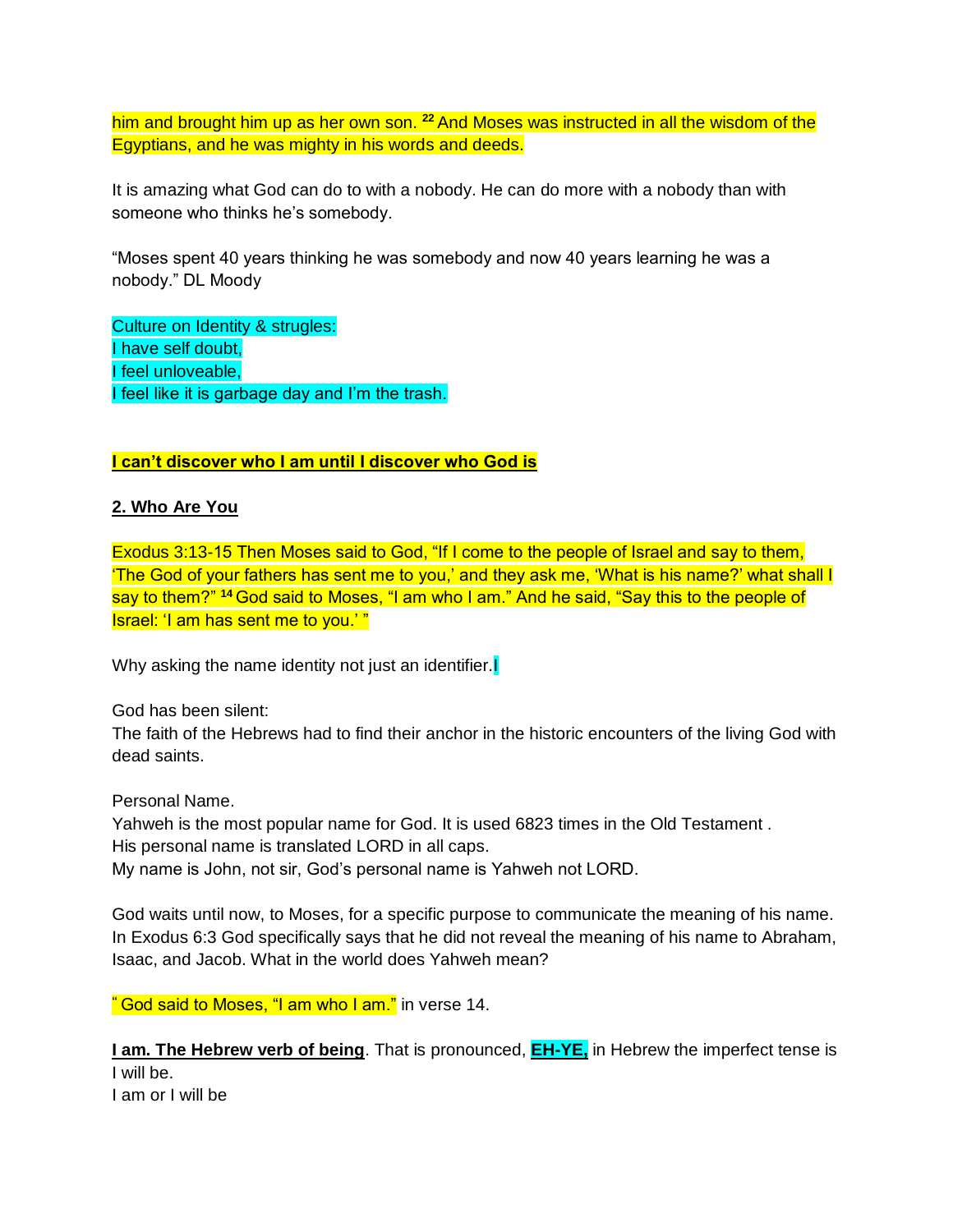#### reveals that he is in a constant state of being.

 $Yahweh = He$  is

- obvious meaning eternal being.
- That Yehweh is the self existent one,
- contingent on no one,
- he exists forever in a state of eternal being,
- he alone possesses life in and of himself,
- Yahweh is the uncaused cause.
- So Yahweh alone is eternal God, he is the one who was, and is, and is to come.

## Context is Important - Contex, Context, Context

#### Exodus 3:15-17

<sup>15</sup> God also said to Moses, "Say this to the people of Israel: 'The Lord, the God of your fathers, the God of Abraham, the God of Isaac, and the God of Jacob, has sent me to you.' This is my name forever, and thus I am to be remembered throughout all generations. **<sup>16</sup>**Go and gather the elders of Israel together and say to them, 'The Lord, the God of your fathers, the God of Abraham, of Isaac, and of Jacob, has appeared to me, saying, "I have observed you and what has been done to you in Egypt, **<sup>17</sup>**and I promise that I will bring you up out of the affliction of Egypt to the land of the Canaanites, the Hittites, the Amorites, the Perizzites, the Hivites, and the Jebusites, a land flowing with milk and honey."

The historical context that God reveals himself as Yahweh is as significant a God is **eternally present**. Here is what it means, God is faithful to be God for his people in the history that is about to follow.

In revealing the name God assures Moses he will accomplish what he has promised. God says I will be.who I will be weather we're talking about Abraham, Isaac, or Jacob, you Moses, or Isreal in the future, in the land

God is revealing himself in this cultural context to say his name "He is" means God will be faithful to his people in every time and in every place.

In every imaginable situation

our God is for us what we need him to be.

there is this unbroken continuity that exists in God's faithfulness to his people from the time of Abraham to the time of Moses, to the time of and on into the future.

The Lord is emphasizing that he related uniquely to each one of those men. I

**So where was God these past 430 years?** Where is God when it is quiet? Remember back to Genesis 15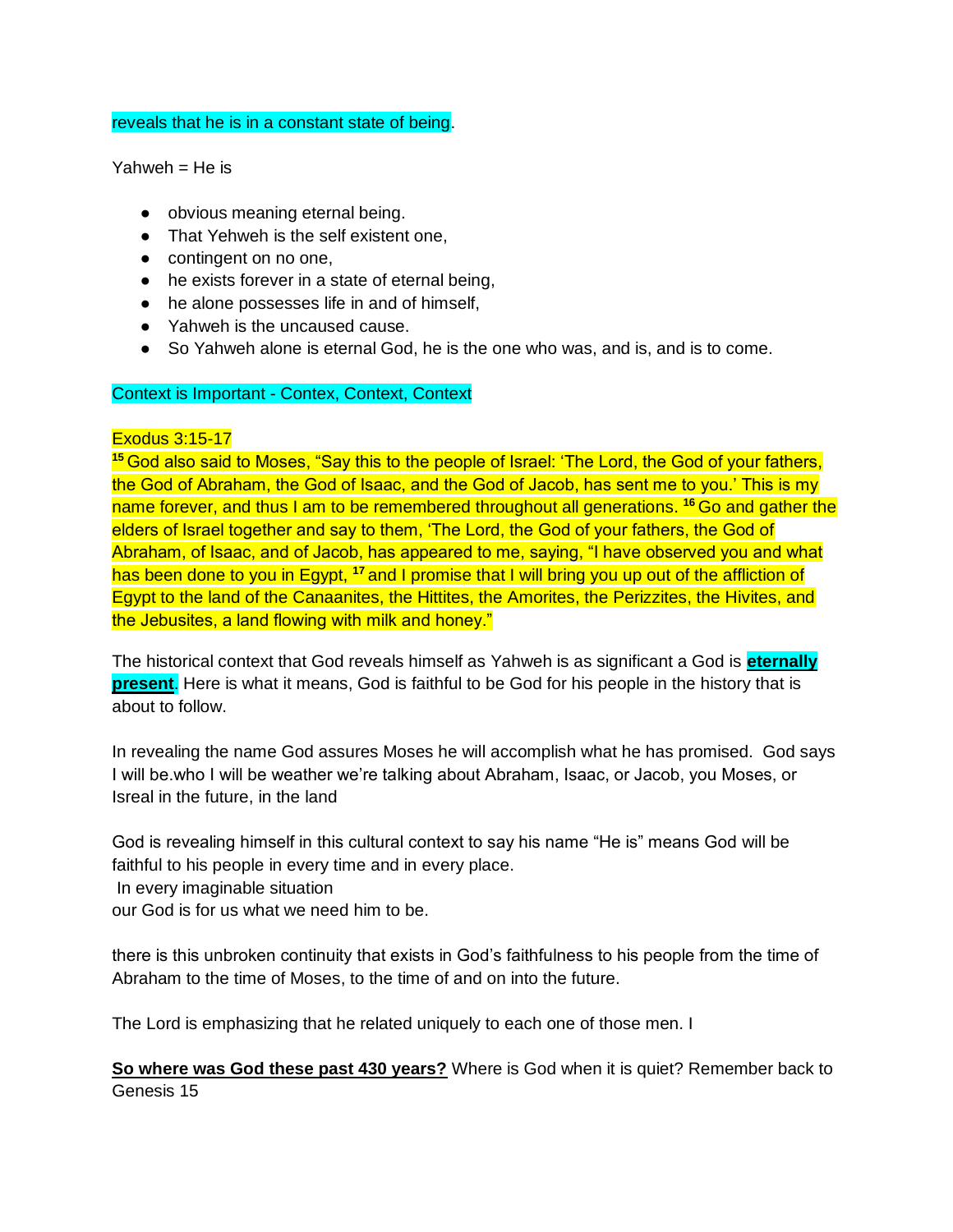those 4 centuries. When Jacob left the land during the great famine a family of Israel numbered about 75. Now 400 years later the family of Israel numbers close to 2,000,000.

Was God uninvolved? Was God distant? Not at all. The God who is fully present and involved with his people is so in every age and in every possible context.

# **In a sentence, the primary meaning of Yahweh is, God is for each of his people what they need him to be at their present point of need.**

In fact Yahweh defines himself and the significance of who he is. When in the context of revealing his name he says this in verses 7-8. This is a picture of Yahweh.

Exodus 3:7-8 Then the Lord said, "I have surely seen the affliction of my people who are in Egypt and have heard their cry because of their taskmasters. I know their sufferings, **<sup>8</sup>**and I have come down to deliver them out of the hand of the Egyptians

**A picture of Yahweh** I See I Hear I'm Concerned I Come

All along, when God seemed distant and uninterested, We actually find that he was right there in the mud pits with his people. Feeling the pain that they were feeling, Seeing first hand the misery they were experiencing. He was never disconnected and he was never uninvolved through all those centuries of slavery. God was preparing his people for greatness and fulfilling his promise to Abraham.

The God whose name is "He is', The God whose name means he will be what he will be for us what we need him to be at our greatest point of need. From Abraham, To Moses, and the list goes on and on to you and to me. So where is God when the cancer returns? When the divorce is finalized? And the abuse continues? Yahweh is right there with you.. Even if he seems silent and distant.

The bridge to waymaker by Sinach

**Even when I don't see it, You're working Even when I don't feel it, You're working You never stop, You never stop working You never stop, You never stop working**

He Sees your affliction, he hears your cries, He is concerned of your suffering, and he has come down to rescue you.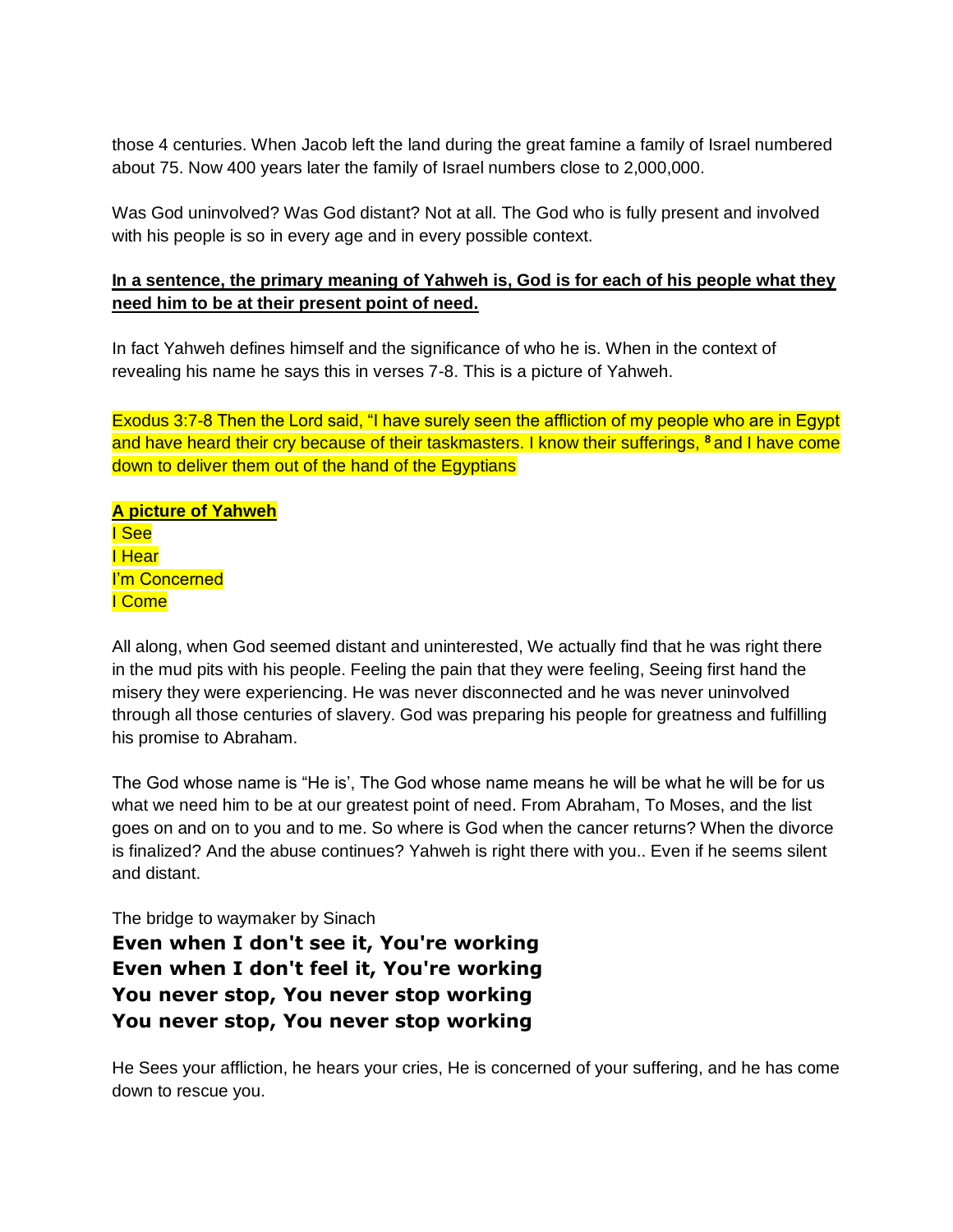The meaning of the name Yahweh is most cleary seen in his incarnation as a man. That is why Jesus made it clear that he is the great I AM. In John 8:58 Jesus intentionally uses the greek equivalent to the Hebrew verb of being. When he calls himself I AM. He does this on several occasions but In

#### John 8:58 Jesus said to them, "Truly, truly, I say to you, before Abraham was, **I am**."

Jesus is Yahweh and he is for us what we need him to be at our greatest point of need at all times and at all places. Jesus is the ultimate expression of who "He IS" to his people.

- **Our history became such an important part of his history that he took on our sin and shame.**
- **The Bible says that he became sin for us.**
- **He so thoroughly identified with you and me that he got blamed for all that we deserved.**
- **And he died for us on the cross and raised from the grave so that we could be made right with God.**

Here is the miracle of miracles. When we trust in Yahweh who became a man, Then his history becomes our history. Our history became his. Credited with his righteousness. We stand before God in him. Jesus is to us what we need him to be at our greatest point of need. Not only in the past. But in the present,

## My testimony example

## **What God Can Do**

Yahweh came to an 80 year old broken down shepherd in the middle of nowhere. And called him to lead a movement that would liberate an entire nation from the tyranny of evil. **Moses spent his last 40 years discovering what God can do with a nobody.** Here's the thing we got what Moses could only dream of. Because God said, I will be with you Moses. In the New Testament God is in us. Jesus said that his spirit is going to come and live within you forever. He is with us in a level today that Moses could have only dreamed of. God called Moses to storm the gates of Egypt something Moses couldn't but God can.

-I can't lead my neighbor to a relationship with Jesus but God can -I can't reconcile broken relationships in my life but God can -I can't keep our church united when our nation is so divided but God can -I can't meet every single need that my family has but God can -I can't, but God can.

And as we discover who He Is, the great I am, the ever present one who is for us what we need him to be at our greatest point of need. We can then discover who am I. It starts by knowing that